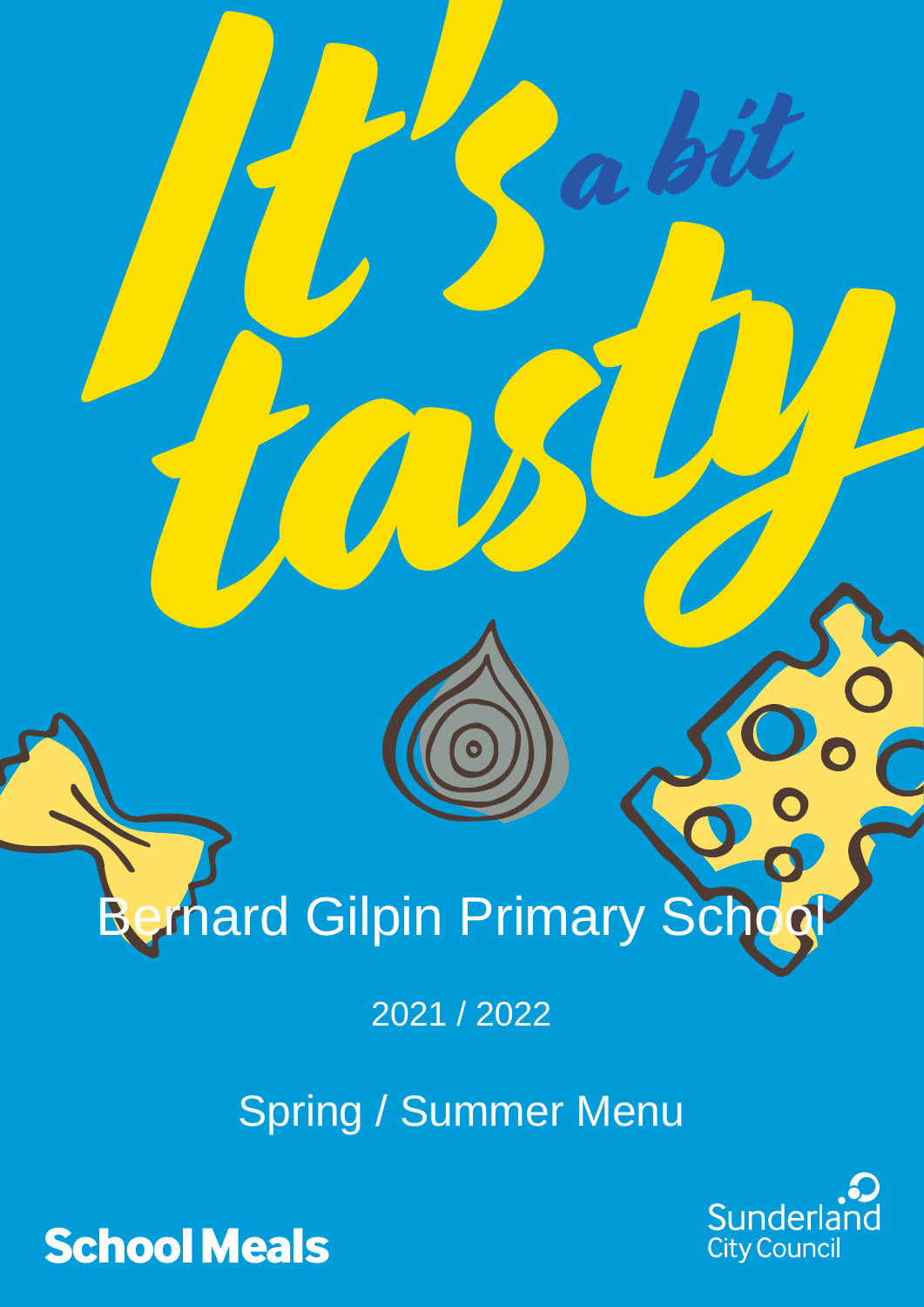## **Week 1** - week commencing

· 28th Feb 22 · 6th June 22 · 21st March 22 27th June 22 · 25th April 22 · 18th July 22 · 16th May 22

DE Milk, water and a selection of juice or r **Drinks** - Milk, water and a selection of juice or milkshake available daily **Vegetables** - A selection of vegetables and salad bar available daily **Bread** - Freshly baked bread available each day **The following additional desserts are available daily:**  Cheese and crackers, yoghurts, fresh fruit/fruit salad

Meat Free Monday

Margherita pizza served with herby diced potatoes

Vegetable keema curry with rice

Sandwich selection (cheese, tuna or egg hayonnaise) served in a basket with salad accompaniments

Belgain waffle served with cherries and ice cream



Roast chicken OR Quorn fillet served with a yorkshire pudding and crispy roast potatoes and gravy

Sandwich selection (ham, cheese, tuna or egg mayonnaise) served in a basket with salad accompaniments

Chocolate orange mousse served with a shortbread finger

Fun Food **Tuesday** 

Beef and cheese OR Quorn meatballs served in a tomato sauce served with tagliatelle / herby bread

Sandwich selection (ham, cheese, tuna or egg mayonnaise) served in a basket with salad accompaniments

Clementine sponge served with custard



Minced beef pie OR Veggie Mince Pie with a puff pastry top served with creamed potatoes

Sandwich selection (ham, cheese, tuna or egg mayonnaise) served in a basket with salad accompaniments

Apple streusel muffin



Gluten free fish fingers served with chips

Sandwich selection (ham, cheese, tuna or egg mayonnaise) served in a basket with salad accompaniments

Orange and ginger biscuit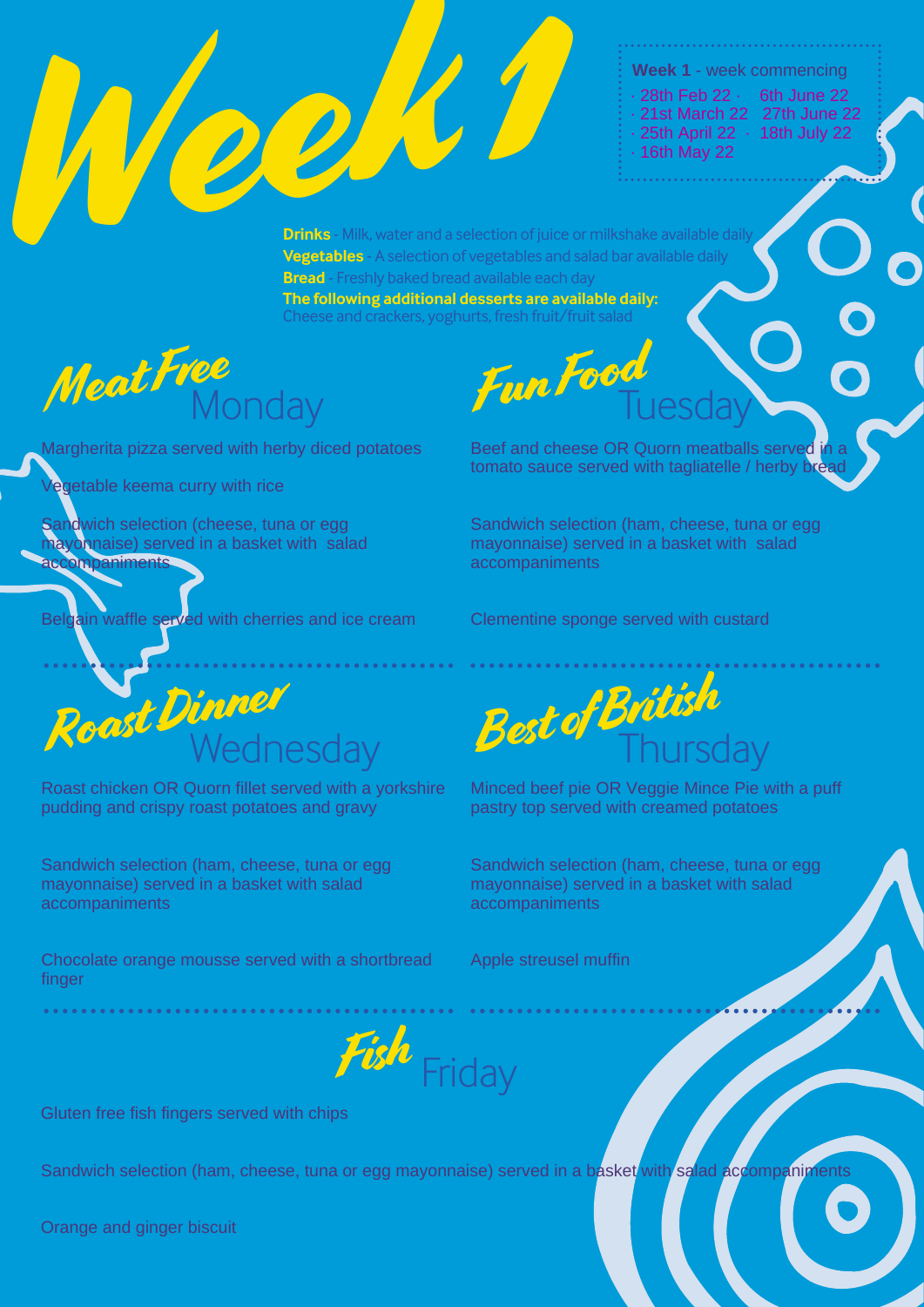**Week 2** - week commencing

· 7th March 22 23rd May 22 · 28th March 22 13th June 22 · 2nd May 22 4th July 22

DE LA COMPANY COMPUTER PRINTER MILK, water and a selection of juice or milk **Drinks** - Milk, water and a selection of juice or milkshake available daily **Vegetables** - A selection of vegetables and salad bar available daily **Bread** - Freshly baked bread available each day **The following additional desserts are available daily:**  Cheese and crackers, yoghurts, fresh fruit/fruit salad

Meat Free Monday

Tomato and basil pasta served with garlic bread slice

Savoury cheese quiche with baby boiled potatoes

Sandwich selection (cheese, tuna or egg mayonnaise) served in a basket with salad ccompaniments

**Fresh fruit salad** Frozen fruit yoghurt



Roast beef OR quorn in a yorkshire pudding wrap with crispy roast potatoes

Sandwich selection (ham, cheese, tuna or egg mayonnaise) served in a basket with salad accompaniments

Lemon doughnut muffin

Fun Food **Tuesday** 

Beef lasagne OR vegetable lasagne served wi tomato bread

Sandwich selection (ham, cheese, tuna or egg mayonnaise) served in a basket with salad accompaniments

Rice pudding served with fruity flapjack finger



Best of British Brunch (bacon OR quorn sausage and grilled tomato served with a free range omelette and hash brown)

Sandwich selection (ham, cheese, tuna or egg mayonnaise) served in a basket with salad accompaniments

Stawberry jam traybake served with custard



Lemon sole grill served with chips

Sandwich selection (ham, cheese, tuna or egg mayonnaise)served in a basket with salad accompaniments

Chocolate oat cookie served with an apple wedge